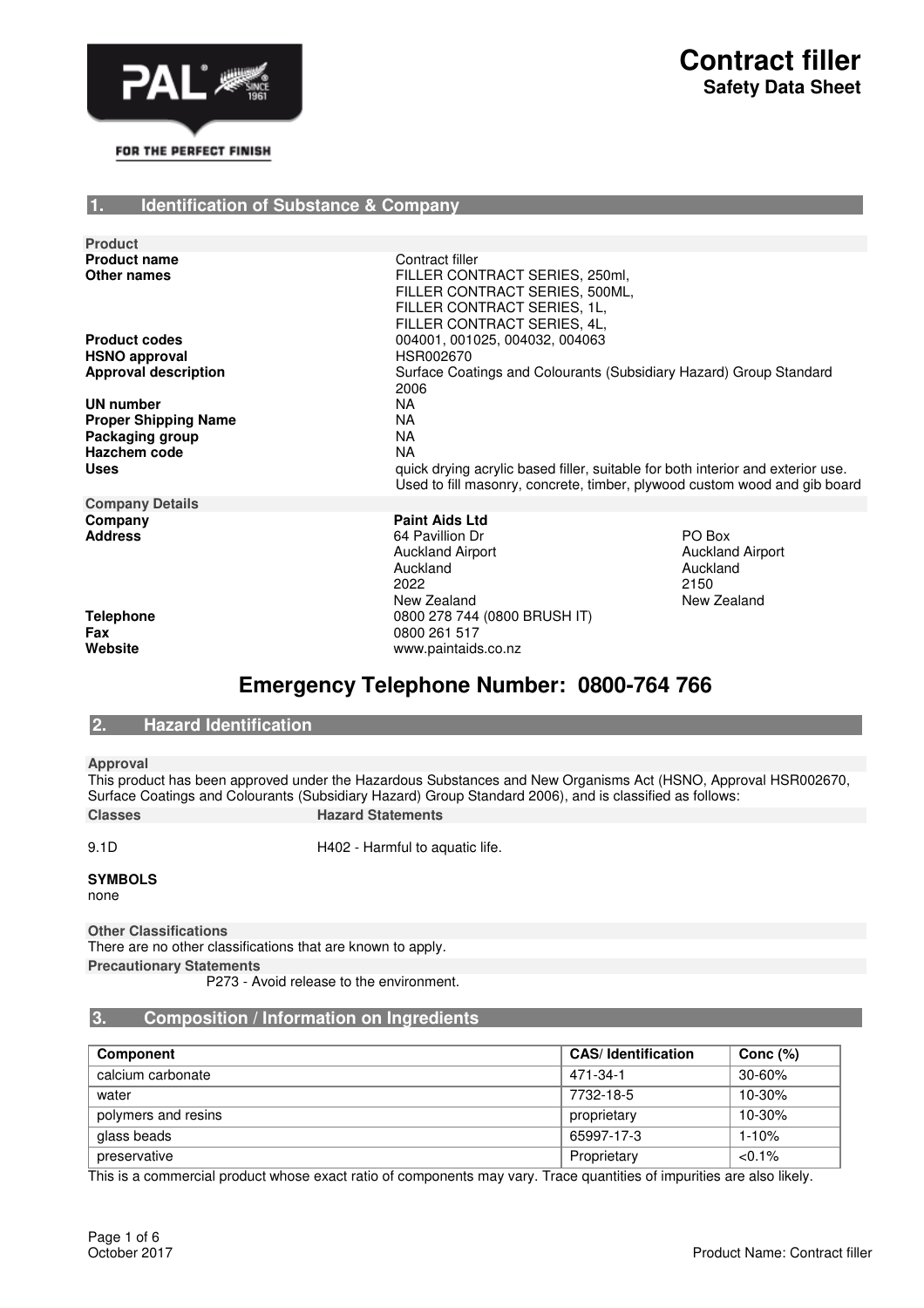

# **Contract filler Safety Data Sheet**

### **4. First Aid**

| <u>.</u>                                                                         |                                                                                                                                                                                                                                                                                                                                                                                                    |
|----------------------------------------------------------------------------------|----------------------------------------------------------------------------------------------------------------------------------------------------------------------------------------------------------------------------------------------------------------------------------------------------------------------------------------------------------------------------------------------------|
|                                                                                  |                                                                                                                                                                                                                                                                                                                                                                                                    |
| <b>General Information</b>                                                       |                                                                                                                                                                                                                                                                                                                                                                                                    |
| service).                                                                        | If medical advice is needed, have product container or label at hand. You should call the National Poisons Centre if you feel<br>that you may have been harmed or irritated by this product. The number is 0800 764 766 (0800 POISON) (24 hr emergency                                                                                                                                             |
| <b>Recommended first aid</b><br>facilities                                       | Ready access to running water is recommended.                                                                                                                                                                                                                                                                                                                                                      |
| <b>Exposure</b>                                                                  |                                                                                                                                                                                                                                                                                                                                                                                                    |
| <b>Swallowed</b><br>Eye contact                                                  | Do NOT induce vomiting. Give a glass of water to drink. Contact a doctor.<br>IF IN EYES: Rinse cautiously with water for several minutes. Remove contact lenses, if<br>present and easy to do. Continue rinsing. If eye irritation persists: Get medical<br>advice/attention.                                                                                                                      |
| <b>Skin contact</b><br><b>Inhaled</b>                                            | This product is non-irritating to skin. No further measures should be required.<br>Generally, inhalation of dusts is unlikely to result in adverse health effects. If coughing,<br>dizziness or shortness of breath is experienced, remove the patient to fresh air<br>immediately. If patient is unconscious, place in the recovery position (on the side) for<br>transport and contact a doctor. |
| <b>Advice to Doctor</b>                                                          |                                                                                                                                                                                                                                                                                                                                                                                                    |
| Treat symptomatically                                                            |                                                                                                                                                                                                                                                                                                                                                                                                    |
| <b>Firefighting Measures</b><br>5.                                               |                                                                                                                                                                                                                                                                                                                                                                                                    |
| Fire and explosion hazards:                                                      | There are no specific risks for fire/explosion for this substance. It is a non-combustible<br>material.                                                                                                                                                                                                                                                                                            |
| Suitable extinguishing<br>substances:<br>Unsuitable extinguishing<br>substances: | Carbon dioxide, extinguishing powder or water jet. Fight larger fires with water jet or<br>alcohol resistant foam.<br>Unknown.                                                                                                                                                                                                                                                                     |
| <b>Products of combustion:</b>                                                   | Material decomposes on heating. May form toxic mixtures in air and may accumulate in<br>sumps, pits and other low-lying spaces, forming potentially explosive mixtures.                                                                                                                                                                                                                            |
| <b>Protective equipment:</b><br>Hazchem code:                                    | No special measures are required.<br><b>NA</b>                                                                                                                                                                                                                                                                                                                                                     |

| 6. | Accidental Release Measures, |
|----|------------------------------|
|----|------------------------------|

| <b>Containment</b><br><b>Emergency procedures</b> | In all cases design storage to prevent discharge to storm water.<br>If a significant spill occurs: Stop leak if safe/necessary; Isolate area. Collect spill - see<br>below; Transfer to container for disposal. Dispose of according to guidelines below<br>(Section 13).                                                               |
|---------------------------------------------------|-----------------------------------------------------------------------------------------------------------------------------------------------------------------------------------------------------------------------------------------------------------------------------------------------------------------------------------------|
| Clean-up method                                   | Use absorbent (soil, sand or other inert material). Rags are not recommended for the<br>clean-up of spills, as they may create fire or environmental hazard. Collect and seal in<br>properly labelled containers or drums for disposal. If contamination of crops, sewers or<br>waterways has occurred advise local emergency services. |
| <b>Disposal</b>                                   | Mop up and collect recoverable material into labelled containers for recycling or salvage.<br>Recycle containers wherever possible. This material may be suitable for approved<br>landfill. Dispose of only in accord with all regulations.                                                                                             |
| <b>Precautions</b>                                | No special protective clothing is normally necessary.                                                                                                                                                                                                                                                                                   |

## **7. Storage & Handling**

| <b>Storage</b> | Avoid storage of harmful substances with food. Store out of reach of children.<br>Containers should be kept closed in order to minimise contamination. Keep from<br>extreme heat and open flames. Avoid contact with incompatible substances as listed in |  |
|----------------|-----------------------------------------------------------------------------------------------------------------------------------------------------------------------------------------------------------------------------------------------------------|--|
|                | Section 10.                                                                                                                                                                                                                                               |  |
| Handling       | Keep exposure to a minimum, and minimise the quantities kept in work areas. See<br>section 8 with regard to personal protective equipment requirements.                                                                                                   |  |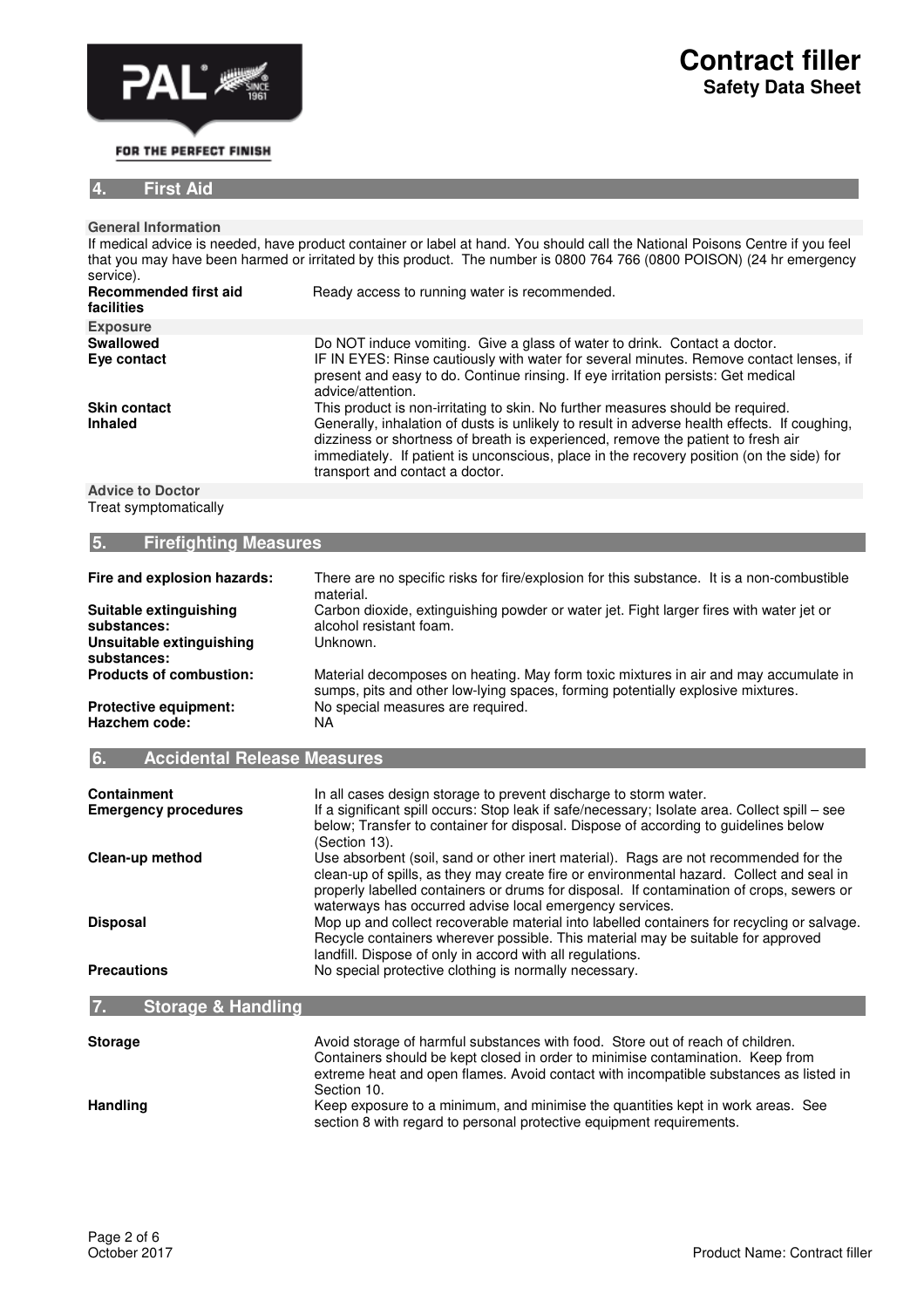

# **Contract filler Safety Data Sheet**

#### **8. Exposure Controls / Personal Protective Equipment**

**Workplace Exposure Standards**

A workplace exposure standard (WES) has not been established by WorkSafe NZ for this product. There is a general limit of 3mg/m<sup>3</sup> for respirable particulates and 10mg/m<sup>3</sup> for inhalable particulates when limits have not otherwise been established.

| <b>NZ Workplace</b>  | Ingredient        | <b>WES-TWA</b> | <b>WES-STEL</b>  |
|----------------------|-------------------|----------------|------------------|
| <b>Exposure Stds</b> | Calcium Carbonate | $10$ mg/m $3$  | data unavailable |
| (2016)               |                   |                |                  |

### **Engineering Controls**

In industrial situations, it is expected that employee exposure to hazardous substances will be controlled to a level as far below the WES as practicable by applying the hierarchy of control required by the Health and Safety at Work Act (2015) and the Health and Safety at Work (General Risk and Workplace Management) Regulations 2016. Exposure can be reduced by process modification, use of local exhaust ventilation, capturing substances at the source, or other methods. If you believe air borne concentrations of mists, dusts or vapours are high, you are advised to modify processes or increase ventilation.

splashes/dusts are possible.

**Personal Protective Equipment**



**Skin Protective gloves and clothing are not normally necessary. However, it is prudent to** wear gloves when handling chemicals in bulk or for an extended period of time. **Respiratory Respirator is not required under normal use. Ensure adequate natural ventilation. If** product is being used in confined conditions, the use of a mask or respirator may be preferred.

#### **WES Additional Information** Not applicable

#### **9. Physical & Chemical Properties**

| Appearance<br>Odour<br>рH<br>Vapour pressure<br><b>Viscosity</b><br><b>Boiling point</b><br><b>Volatile materials</b><br>Freezing / melting point<br><b>Solubility</b><br>Specific gravity / density<br><b>Flash point</b><br>Danger of explosion | Beige paste<br>mild ammonia odour<br>$9.0 - 10.5$<br>no data<br>no data<br>$~100^{\circ}$ C<br>no data<br>∼0°C<br>miscible in water<br>0.96-0.99 kg/l<br>no data<br>no data<br>no data |
|---------------------------------------------------------------------------------------------------------------------------------------------------------------------------------------------------------------------------------------------------|----------------------------------------------------------------------------------------------------------------------------------------------------------------------------------------|
| <b>Auto-ignition temperature</b><br>Upper & lower flammable limits<br><b>Corrosiveness</b>                                                                                                                                                        | no data<br>non corrosive                                                                                                                                                               |

#### **10. Stability & Reactivity**

| <b>Stability</b><br><b>Conditions to be avoided</b>                        | Stable<br>Containers should be kept closed in order to avoid contamination. Keep from extreme<br>heat and open flames. |
|----------------------------------------------------------------------------|------------------------------------------------------------------------------------------------------------------------|
| Incompatible groups<br><b>Substance Specific</b><br><b>Incompatibility</b> | Acids and oxidising agents.<br>none known                                                                              |
| <b>Hazardous decomposition</b><br>products                                 | Oxides of carbon.                                                                                                      |
| <b>Hazardous reactions</b>                                                 | Reacts with acids releasing carbon dioxide. Hazardous polymerisation will not occur.                                   |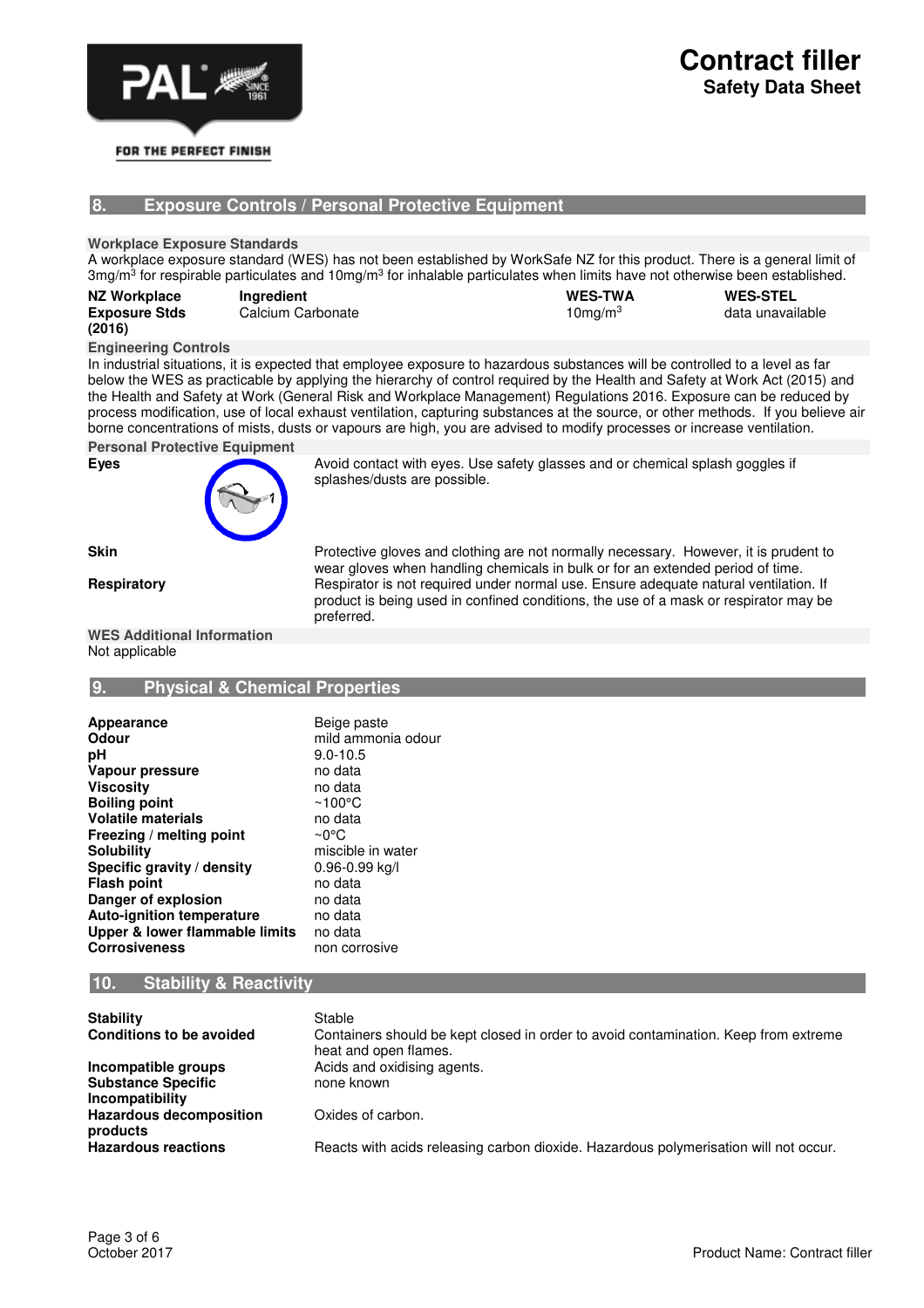

#### **11. Toxicological Information**

**Summary**

This substance has been assessed as non hazardous, however if dust gets into eyes, it may result in eye irritation (mechanical irritation)

| <b>Supporting Data</b> |                                              |                                                                                                                                                                                                                           |
|------------------------|----------------------------------------------|---------------------------------------------------------------------------------------------------------------------------------------------------------------------------------------------------------------------------|
| <b>Acute</b>           | Oral                                         | Using LD <sub>50</sub> 's for ingredients, the calculated LD <sub>50</sub> (oral, rat) for the mixture is $>5,000$<br>mg/kg. Data considered includes: Calcium Carbonate 6450mg/kg (rat), alumina silicate<br>>5000mg/kg. |
|                        | Dermal                                       | Using $LD_{50}$ 's for ingredients, the estimated $LD_{50}$ (dermal, rat) for the mixture is $>5000$<br>mg/kg.                                                                                                            |
|                        | <b>Inhaled</b>                               | No evidence of acute inhalation toxicity.                                                                                                                                                                                 |
|                        | Eye                                          | This mixture is not considered to be an eye irritant, however direct contact may cause<br>mechanical irritation.                                                                                                          |
|                        | <b>Skin</b>                                  | The mixture is not considered to be a skin irritant.                                                                                                                                                                      |
| <b>Chronic</b>         | <b>Sensitisation</b>                         | No ingredient present at concentrations $> 0.1\%$ is considered a sensitizer.                                                                                                                                             |
|                        | <b>Mutagenicity</b>                          | No ingredient present at concentrations $> 0.1\%$ is considered a mutagen.                                                                                                                                                |
|                        | Carcinogenicity                              | No ingredient present at concentrations $> 0.1\%$ is considered a carcinogen.                                                                                                                                             |
|                        | Reproductive /                               | No ingredient present at concentrations $> 0.1\%$ is considered a reproductive or                                                                                                                                         |
|                        | Developmental                                | developmental toxicant or have any effects on or via lactation.                                                                                                                                                           |
|                        | <b>Systemic</b>                              | No ingredient present at concentrations > 1% is considered a target organ toxicant.                                                                                                                                       |
|                        | <b>Aggravation of</b><br>existing conditions | None known.                                                                                                                                                                                                               |

## **12. Ecological Data**

**Summary**

|                                 | This mixture is not considered ecotoxic towards terrestrial organisms. It may be harmful towards algae. |
|---------------------------------|---------------------------------------------------------------------------------------------------------|
| <b>Supporting Data</b>          |                                                                                                         |
| <b>Aquatic</b>                  | This mixture contains an algaecide at very low levels $(<0.1\%)$ .                                      |
| <b>Bioaccumulation</b>          | No data                                                                                                 |
| <b>Degradability</b>            | No data                                                                                                 |
| Soil                            | No evidence of soil toxicity.                                                                           |
| <b>Terrestrial vertebrate</b>   | This mixture is not classified the mixture as ecotoxic to terrestrial vertebrates.                      |
| <b>Terrestrial invertebrate</b> | No evidence of toxicity towards terrestrial invertebrates.                                              |
| <b>Biocidal</b>                 | no data.                                                                                                |
|                                 |                                                                                                         |

#### **13. Disposal Considerations**

| <b>Restrictions</b>    | There are no product-specific restrictions, however, local council and resource consent<br>conditions may apply, including requirements of trade waste consents.                                                                                                            |
|------------------------|-----------------------------------------------------------------------------------------------------------------------------------------------------------------------------------------------------------------------------------------------------------------------------|
| Disposal method        | Disposal of this product must comply with the requirements of the Resource Management<br>Act for which approval should be sought from the Regional Authority. The substance<br>must be treated and therefore rendered non-hazardous before discharge to the<br>environment. |
| Contaminated packaging | Rinse containers with water before disposal. Preferably re-cycle container, otherwise<br>send to landfill or similar.                                                                                                                                                       |

| <b>14.</b><br>Transport Information |    |                                                                             |    |  |
|-------------------------------------|----|-----------------------------------------------------------------------------|----|--|
|                                     |    | There are no specific restrictions for this product (not a dangerous good). |    |  |
| UN number:                          | ΝA | Proper shipping name:                                                       | ΝA |  |
| Class(es)                           | ΝA | Packing group:                                                              | ΝA |  |
| <b>Precautions:</b>                 | NA | Hazchem code:                                                               | NA |  |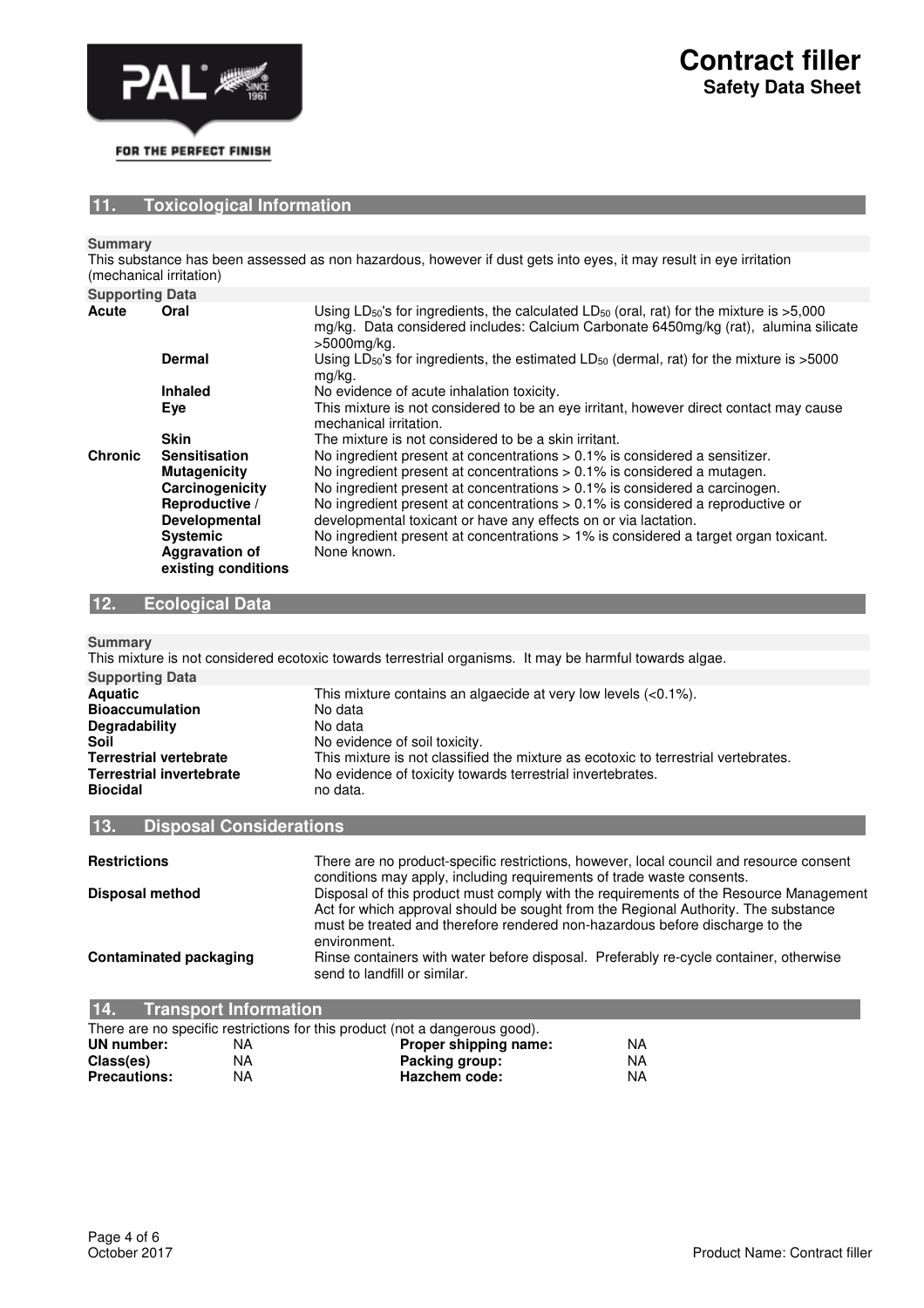

#### **15. Regulatory Information**

This product is an approved substance under the Hazardous Substances and New Organisms Act (HSNO). Approval code: HSR002670, Surface Coatings and Colourants (Subsidiary Hazard) Group Standard 2006. **Specific Workplace Controls (as per HSNO approval referenced to Controls Matrix)**

Key workplace requirements are:

| <b>SDS</b>                      | To be available within 10 minutes in workplaces storing > 50kg.                   |
|---------------------------------|-----------------------------------------------------------------------------------|
| Labelling                       | No removal of labels and/or decanting of product into other containers can occur. |
| Emergency plan                  | Required if > 10000L is stored.                                                   |
| Approved handler                | Not required.                                                                     |
| Tracking                        | Not required.                                                                     |
| Bunding & secondary containment | Required if > 10000L is stored.                                                   |
| Signage                         | Required if > 10000L is stored.                                                   |
| Location test certificate       | Not required.                                                                     |
| Flammable zone                  | Not required.                                                                     |
| Fire extinguisher               | Not required.                                                                     |

Note: The above workplace requirements apply if only this particular substance is present. The complete set of controls for a location will depend on the classification and total quantities of other substances present in that location. **Other Legislation**

In New Zealand, the use of this product may come under the Resource Management Act and Regulations, the Health and Safety at Work Act 2015 and the Health and Safety at Work (General Risk and Workplace Management) Regulations 2016, local Council Rules and Regional Council Plans.

#### **16. Other Information**

| <b>Abbreviations</b> |                                                                                                                               |
|----------------------|-------------------------------------------------------------------------------------------------------------------------------|
| <b>Approval Code</b> | Approval HSR002670, Surface Coatings and Colourants (Subsidiary Hazard) Group<br>Standard 2006 Controls, EPA. www.epa.govt.nz |
| <b>CAS Number</b>    | Unique Chemical Abstracts Service Registry Number                                                                             |
| EC <sub>50</sub>     | Ecotoxic Concentration 50% – concentration in water which is fatal to 50% of a test                                           |
|                      | population (e.g. daphnia, fish species)                                                                                       |
| <b>EPA</b>           | Environmental Protection Authority (New Zealand)                                                                              |
| <b>HAZCHEM Code</b>  | Emergency action code of numbers and letters that provide information to emergency                                            |
|                      | services, especially fire fighters                                                                                            |
| <b>HSNO</b>          | Hazardous Substances and New Organisms (Act and Regulations)                                                                  |
| <b>IARC</b>          | International Agency for Research on Cancer                                                                                   |
| <b>LEL</b>           | Lower Explosive Limit                                                                                                         |
| $LD_{50}$            | Lethal Dose 50% – dose which is fatal to 50% of a test population (usually rats).                                             |
| $LC_{50}$            | Lethal Concentration 50% – concentration in air which is fatal to 50% of a test population                                    |
|                      | (usually rats)                                                                                                                |
| <b>MSDS (SDS)</b>    | Material Safety Data Sheet (or Safety Data Sheet)                                                                             |
| <b>PES</b>           | Prescribed Exposure Standard means a WES or a biological exposure standard that is                                            |
|                      | prescribed in a regulation, a safe work instrument or an approval under HSNO (including                                       |
|                      | group standards).                                                                                                             |
| <b>STEL</b>          | Short Term Exposure Limit - The maximum airborne concentration of a chemical or                                               |
|                      | biological agent to which a worker may be exposed in any 15 minute period, provided the                                       |
|                      | TWA is not exceeded                                                                                                           |
| <b>TWA</b>           | Time Weighted Average - generally referred to WES averaged over typical work day                                              |
|                      | (usually 8 hours)                                                                                                             |
| <b>UEL</b>           | <b>Upper Explosive Limit</b>                                                                                                  |
| <b>UN Number</b>     | United Nations Number                                                                                                         |
| <b>WES</b>           | Workplace Exposure Standard - The airborne concentration of a biological or chemical                                          |
|                      | agent to which a worker may be exposed during work hours (usually 8 hours, 5 days a                                           |
|                      | week). The WES relates to exposure that has been measured by personal monitoring                                              |
|                      | using procedures that gather air samples in the worker's breathing zone.                                                      |